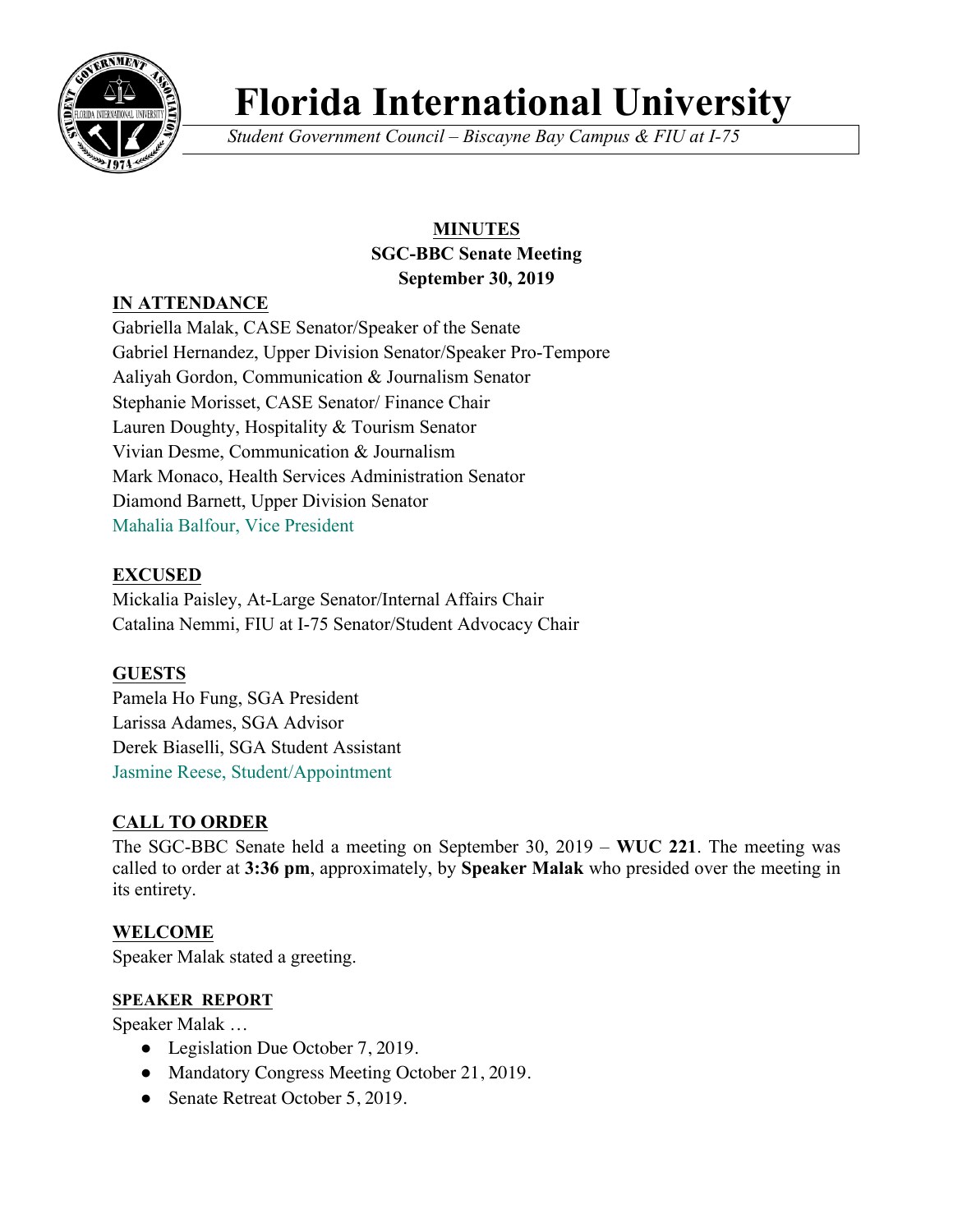• Meeting With Director of Community Engagement.

#### **VICE PRESIDENT REPORT**

Vice President Balfour …

- Greeting
- Meeting with President and Assistant Vice President of Campus Operations was successful.
- Blue Table Talk October 14, 2019.
- Schedule personal meetingsone on one meetings with Senators.

#### **SPEAKER PRO'S REPORT**

Speaker Pro Hernandez…

- Greeting
- Schedule personal meetings one on one meetings with Senators.
- Reminder Legislation October 7, 2019.
- Submit Report

#### **ADVISOR'S REPORT**

Ms. Adames…

● Homecoming Decorations Wednesday and Thursday.

#### **OLD BUSINESS**

#### **1. Approval of the Minutes**

Speaker Pro Hernandez moves to approve Senate Meeting Minutes of 9.30.2019. Senator

Morsisset seconded. Motion passed unanimously.

#### **NEW BUSINESS**

#### **1. Resolution .0012 was presented by Senator Monaco**

Resolution presented by Senator Mark.

- Jasmine Reese appointment.
- Jasmine Reese presented herself for Housing Senator.
- Ouestioning happens.
- Senator Gordon moves to appoint Jasmine Reese for Housing Senator
- Senator Doughty seconds.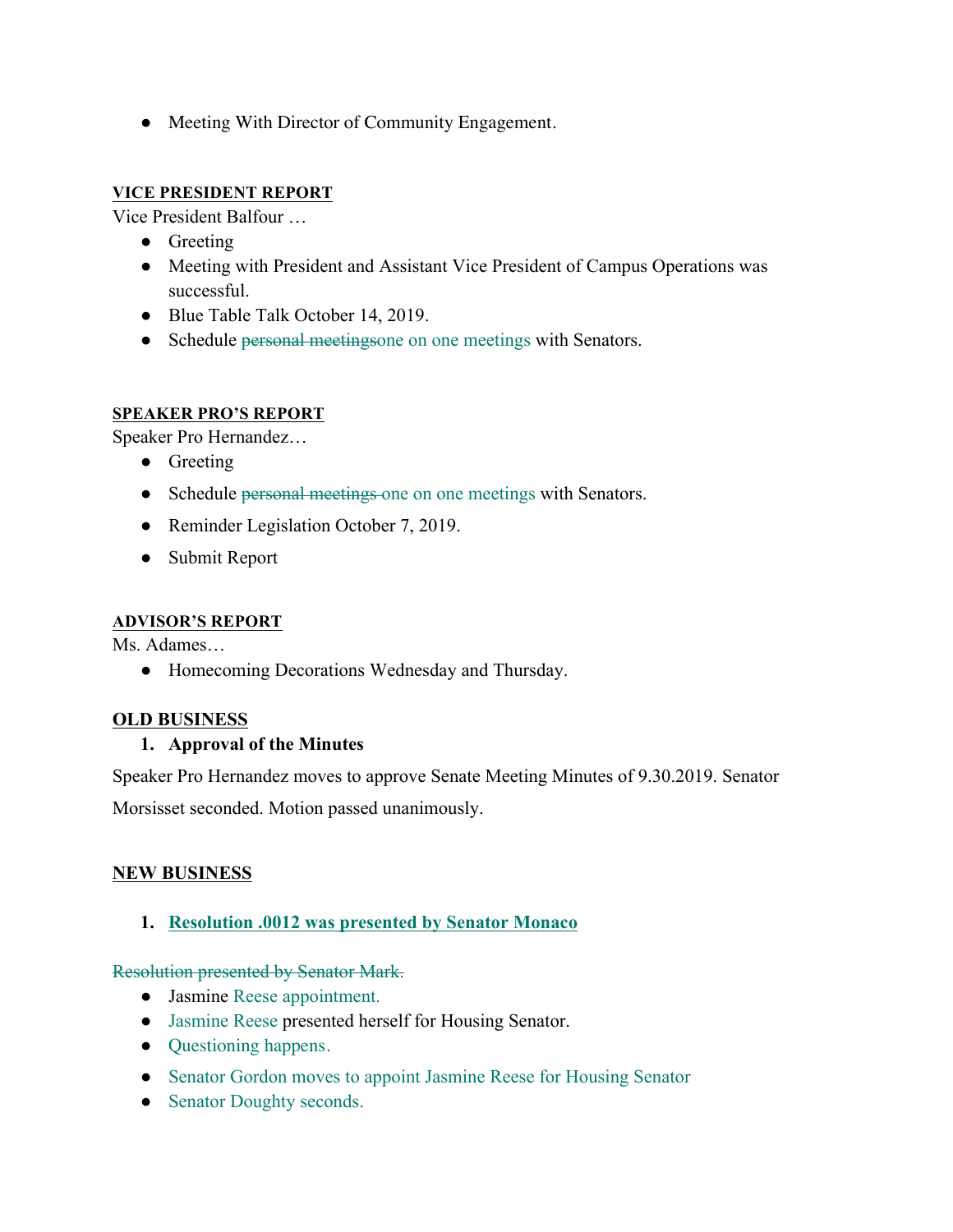#### ROLL CALL

Gabriella Malak, CASE Senator/Speaker of the Senate - YES Gabriel Hernandez, Upper Division Senator/Speaker Pro-Tempore - YES Aaliyah Gordon, Communication & Journalism Senator - YES Stephanie Morisset, CASE Senator/ Finance Chair - YES Lauren Doughty, Hospitality & Tourism Senator - YES Vivian Desme, Communication & Journalism - YES Mark Monaco, Health Services Administration Senator - YES Diamond Barnett, Upper Division Senator - YES Mahalia Balfour, Vice President - YES Jasmine was appointed as the new Housing Senator. With a vote of 7/0/0, Ms. Reese was approved for the position of Housing Senator.

- Senator Gordon nominates Senator Desme for Operations review Chair.
- Senator VivianDesme presented herself for Operations Review Chair.
- Questioning happens.
- Senator-Vivian was a Gordon moves to appointed Senator Desme for Operations Review Chair.
- (I'm not sure who second this motion)

# ROLL CALL

Gabriella Malak, CASE Senator/Speaker of the Senate - YES Gabriel Hernandez, Upper Division Senator/Speaker Pro-Tempore - YES Aaliyah Gordon, Communication & Journalism Senator - YES Stephanie Morisset, CASE Senator/ Finance Chair - YES Lauren Doughty, Hospitality & Tourism Senator - YES Vivian Desme, Communication & Journalism - Abs Mark Monaco, Health Services Administration Senator - YES Diamond Barnett, Upper Division Senator - YES Mahalia Balfour, Vice President - YES With a vote of 7/0/1, Senator Desme was approved for the Operations Review Chair position.

#### **DISCUSSION**

#### **A. Open Forum**

#### **I. Student Concerns**

Senator Gordon speaks about potential event.

Senator Morisset denied request.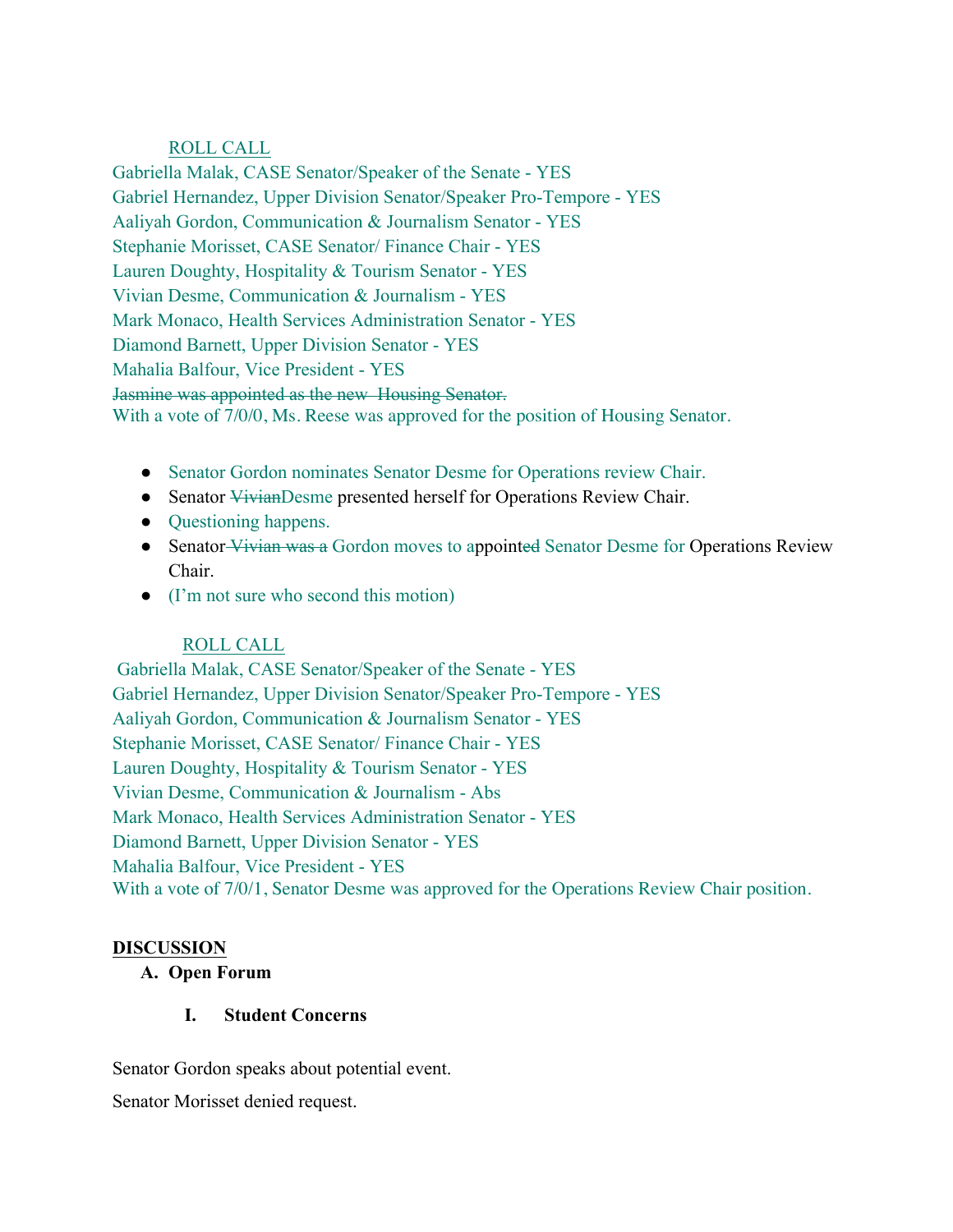Kosher - Buy kosher components.

#### **II. Senate Concerns**

There was no Senate Concerns.

#### **III. Additional Comments, Suggestions, Concerns**

No Concerns.

#### **REPORTS**

#### **I. Student Advocacy Chair's Report**

#### **No Report**

#### **II. Internal Affairs Chair Report III.**

#### **No Report**

# **IV. Finance Chair Report**

Senator Morisset…

- Greeting
- \$3100 financial.

#### **V. Senate's Report**

#### **No Report**

#### **VI. President's Report**

President Ho Fung had a conference call with Student Ambassador President about student involvement.

President round table.

Record a podcast tomorrow BBC.